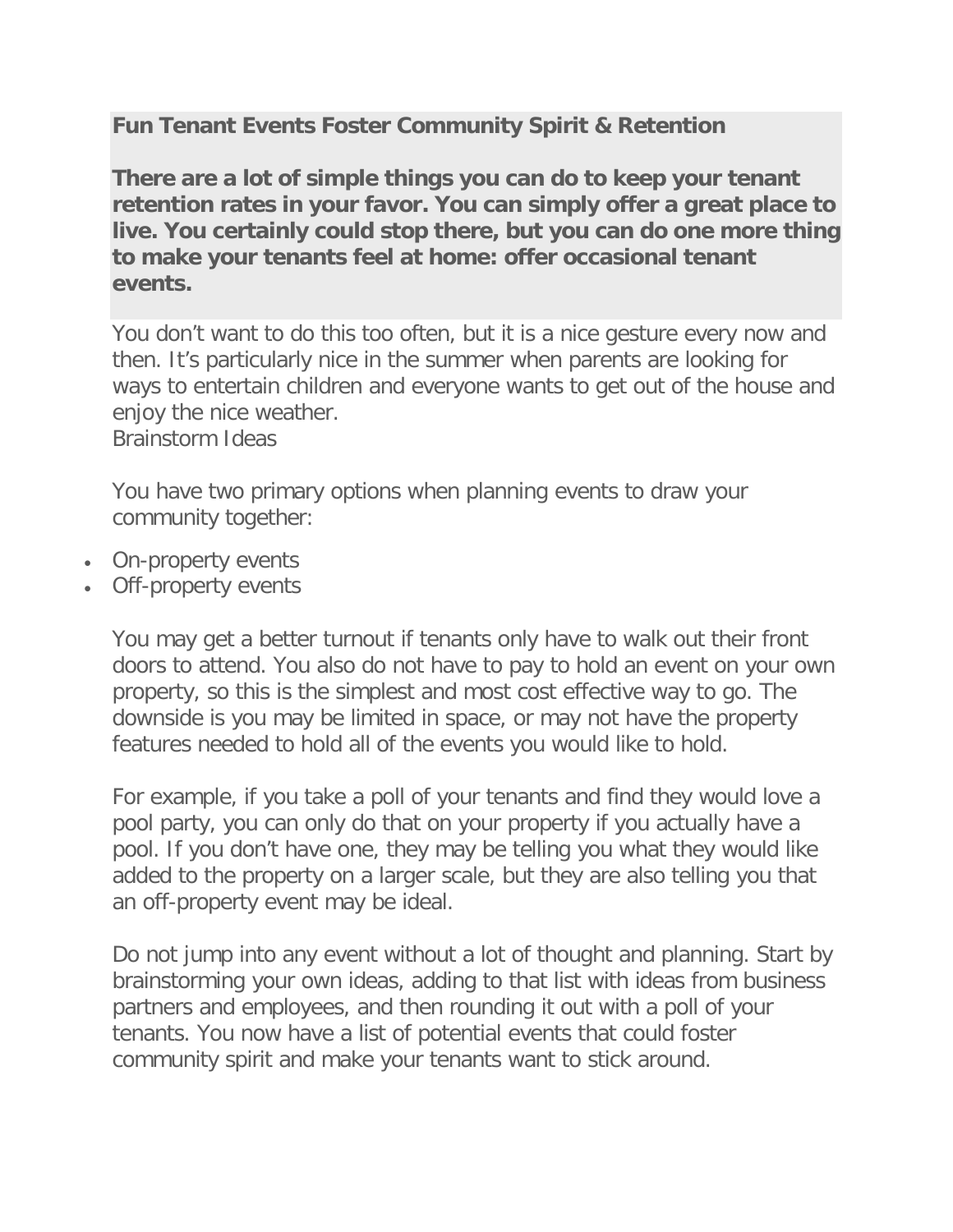Is Your Idea Sound?

Once you have brainstormed some ideas for tenant retention events, mark off any ideas that do not meet all of the following criteria:

- Affordable
- Fun, Interesting, or Attention Grabbing
- Safe
- Simple to Operate
- In Compliance with Property Rules
- Insurance friendly (check with your insurance agency)

You want your events to be cost effective, but they have to be interesting enough that your tenants will set aside time to come out and attend. You don't have a full staff to cater to these events, so simplicity will be important as well. Above all, there cannot be any safety concerns that will put your business in danger of a lawsuit.

These criteria may seem to limit your options at first, but there are many ideas that can be successful if you take precautions. For example, if you do that poll and see that your tenants want a pool party, you may need to monitor to ensure guests are not drinking alcoholic beverages while at the party. There are dangers with a pool party, but that doesn't rule it out. You just have to plan responsibly.

Keep the rules of the community in mind when planning your tenant events. You probably would not allow a tenant to blast music in the parking lot at midnight while other tenants are sleeping, so you don't want to do that, either. If you want to have a late event with loud music, off-property is the way to go.

Remember, not all tenants may participate in the event. You cannot break rules and assume no one will be bothered. Plus, it is far cheaper to give out free tickets to a local festival or street fair than to hold a similar party of your own. Think of the long term impact of your events on the community as a whole.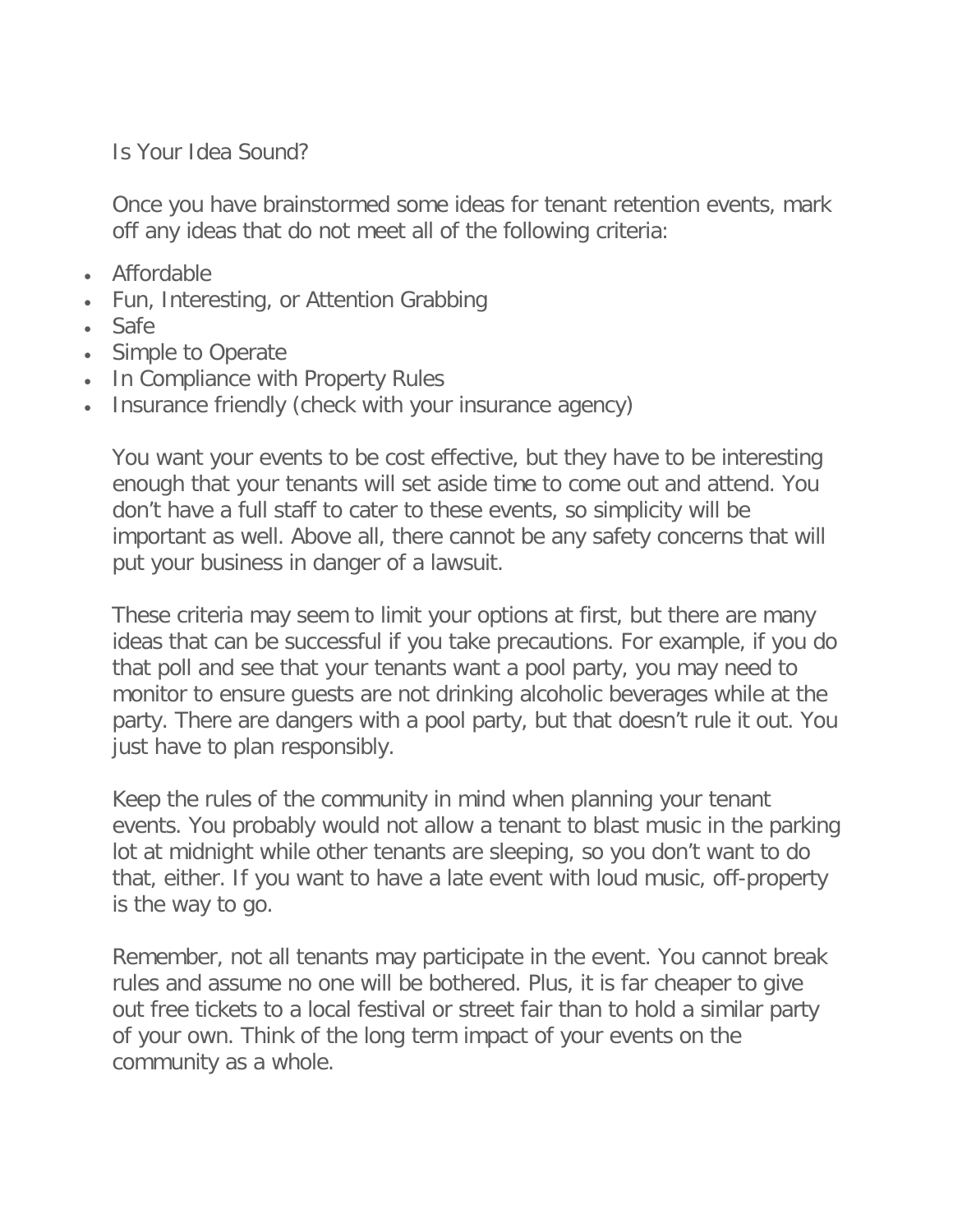## Partnerships Rock

You don't have to limit your tenant retention events to those you pay for and host on your own. You don't even have to limit yourself to official "events" on particular days or at particular times. Make a list of local businesses that your tenants will probably need to contract services from when moving into your property. Then add businesses in the surrounding community that may be of interest to some of your tenants.

Now think of ways you could bargain with some of these businesses to give something special to your tenants. For example, a small ice cream shop within walking distance of an apartment complex may agree to give free cones to children from the complex on Friday evenings with the purchase of an adult ice cream. Tenants with children will take advantage of this deal, and the enjoyment of taking those Friday evening walks for ice cream will add value to their time living in your complex.

Remember that poll where your tenants said they would enjoy a pool party? If you don't have a pool on the property, but there is one in the nearby community, maybe you could bargain for discounted passes for your tenants. Maybe you could just get a great deal for holding a one-day event in that pool.

Many apartment management teams are now striking deals with cable, phone, and internet companies to get discounts for their tenants. For instance, you may ask for a discounted rate in exchange for covering your entire apartment complex with free Wi-Fi. You can make up for this expense elsewhere, and it will be a huge incentive for tenants weighing your property against another property. If they move, they have to pay for their own internet connection.

## Keep It Simple

This is the overriding rule for planning tenant retention events. You won't necessarily get better retention rates for spending more money on events and other incentives, and you don't need to throw an event every other week. Make sure to choose the best events at the best times, and make